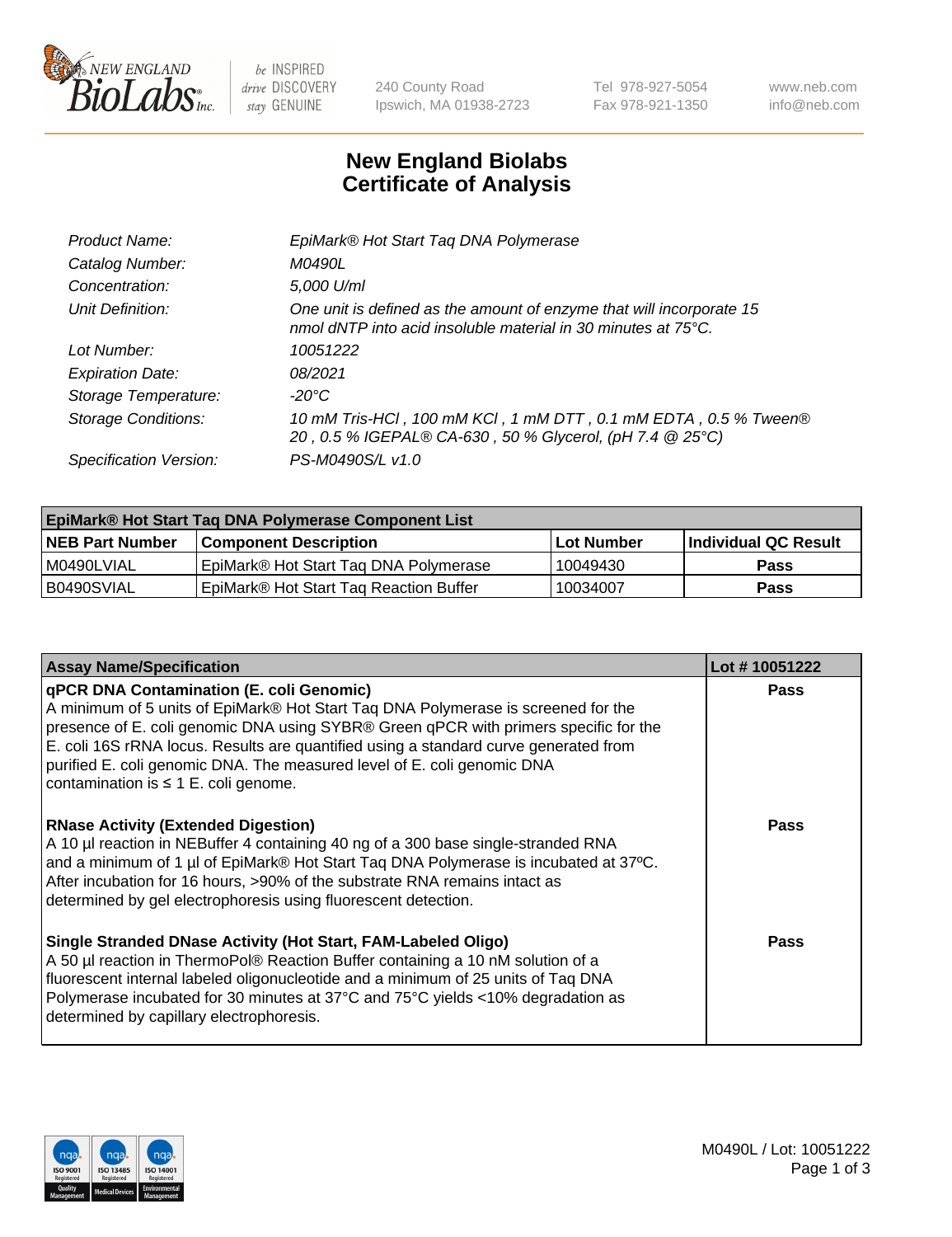

 $be$  INSPIRED drive DISCOVERY stay GENUINE

240 County Road Ipswich, MA 01938-2723 Tel 978-927-5054 Fax 978-921-1350 www.neb.com info@neb.com

| <b>Assay Name/Specification</b>                                                                                                                                                                                                                                                                                                                                                                                                                                                               | Lot #10051222 |
|-----------------------------------------------------------------------------------------------------------------------------------------------------------------------------------------------------------------------------------------------------------------------------------------------------------------------------------------------------------------------------------------------------------------------------------------------------------------------------------------------|---------------|
| <b>Endonuclease Activity (Nicking)</b><br>A 50 µl reaction in ThermoPol® Reaction Buffer containing 1 µg of supercoiled<br>PhiX174 DNA and a minimum of 20 units of Taq DNA Polymerase incubated for 4 hours at<br>37°C and 75°C results in <10% conversion to the nicked form as determined by agarose<br>gel electrophoresis.                                                                                                                                                               | <b>Pass</b>   |
| Inhibition of Primer Extension (Hot Start, Radioactivity Incorporation)<br>A 50 µl primer extension assay in ThermoPol® Reaction Buffer in the presence of 200<br>µM dNTPs including [3H]-dTTP, containing 15 nM primed single-stranded M13mp18 with<br>2.5 units of EpiMark® Hot Start Taq DNA Polymerase incubated for 16 hours at 25°C<br>yields >95% inhibition when compared to a non-hot start control reaction.                                                                        | <b>Pass</b>   |
| <b>Non-Specific DNase Activity (16 Hour)</b><br>A 50 µl reaction in NEBuffer 2 containing 1 µg of T3 DNA in addition to a reaction<br>containing Lambda-HindIII DNA and a minimum of 5 units of EpiMark® Hot Start Taq DNA<br>Polymerase incubated for 16 hours at 37°C results in a DNA pattern free of<br>detectable nuclease degradation as determined by agarose gel electrophoresis.                                                                                                     | <b>Pass</b>   |
| PCR Amplification (Hot Start 2 kb Lambda DNA)<br>A 50 µl reaction in EpiMark® Hot Start Taq Reaction Buffer in the presence of 200 µM<br>dNTPs and 0.2 µM primers containing 20 pg Lambda DNA and 100 ng Human Genomic DNA<br>with 1.25 units of EpiMark® Hot Start Taq DNA Polymerase for 30 cycles of PCR<br>amplification results in an increase in yield of the 2 kb Lambda product and a<br>decrease in non-specific genomic bands when compared to a non-hot start control<br>reaction. | <b>Pass</b>   |
| <b>Phosphatase Activity (pNPP)</b><br>A 200 µl reaction in 1M Diethanolamine, pH 9.8, 0.5 mM MgCl2 containing 2.5 mM<br>p-Nitrophenyl Phosphate (pNPP) and a minimum of 100 units Taq DNA Polymerase<br>incubated for 4 hours at 37°C yields <0.0001 unit of alkaline phosphatase activity<br>as determined by spectrophotometric analysis.                                                                                                                                                   | <b>Pass</b>   |
| <b>Protein Purity Assay (SDS-PAGE)</b><br>Taq DNA Polymerase is ≥ 99% pure as determined by SDS-PAGE analysis using Coomassie<br>Blue detection.                                                                                                                                                                                                                                                                                                                                              | Pass          |

This product has been tested and shown to be in compliance with all specifications.